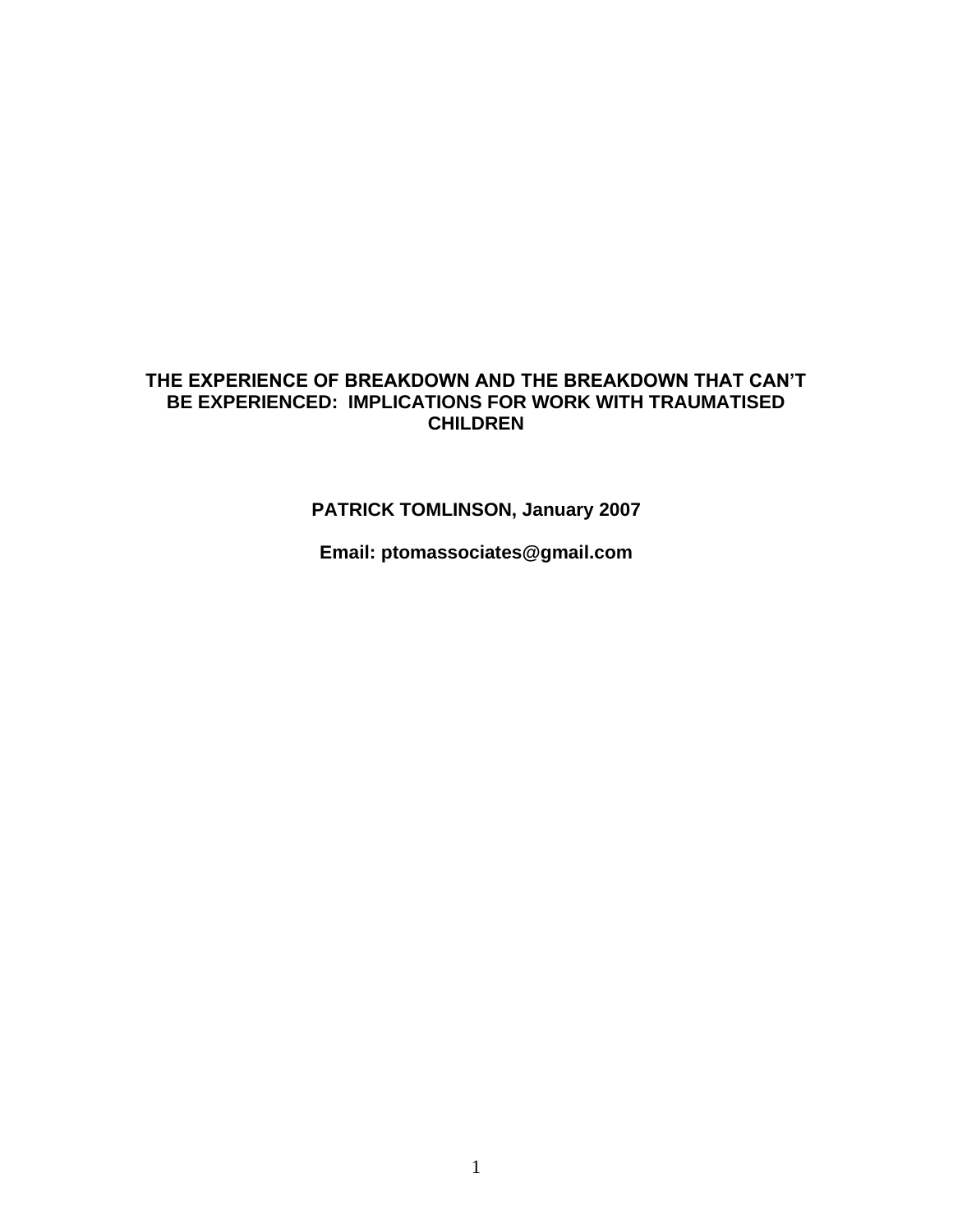### **THE EXPERIENCE OF BREAKDOWN AND THE BREAKDOWN THAT CAN'T BE EXPERIENCED: IMPLICATIONS FOR WORK WITH TRAUMATISED CHILDREN**

*In this paper, I shall write about the significance of breakdown in the lives of traumatised and abused children. I will highlight the implications for those attempting to provide treatment for these children, potentially enabling them to recover. I also hope to demonstrate how important it is to have a conceptual framework, which I think must be underpinned by sound theory. The concept of breakdown is often perceived negatively and this can dominate our response. However, with an informed approach a breakdown can be seen as an opportunity for growth and a point of healing. By applying a theory of Winnicott's I will show how useful and relevant, established theory can still be in our work. In particular, I* will show how Winnicott's distinction, between the breakdown that has been *experienced and the breakdown that has happened but not been experienced, is relevant in work with traumatised children.* 

*I will be writing primarily about severely traumatised children placed in a residential setting, where the aim is to provide recovery and to do this by broadly working within a psychodynamic approach. However, many of the ideas described in this paper may also be relevant to those working with children in other settings, such as foster families as well as with adults where breakdown is a theme.* 

### **Keywords** Breakdown, Trauma, Children, Treatment, Recovery, Winnicott

It may be a kind of loving but often it has to look like a kind of hating, and the key word is not treatment or cure but rather it is survival. If you survive then the child has a chance to grow and become something like the person he or she would have been if the untoward environmental breakdown had not brought disaster (Winnicott, 1970, p.228).

### **The Theme of Breakdown in the Lives of Traumatised Children**

From my experience of working in therapeutic residential settings for traumatised children, who have suffered emotional, sexual and physical abuse, it can be safely said that by the time these children arrive in such a place they will have experienced multiple placement breakdowns. These breakdowns are often catastrophic in their nature and prolific in their frequency. I have known a sevenyear-old to have had over fifty placements. The reality of this must be incomprehensible to the child. The norm for a child beginning a placement where I work is six placements in the last two years.

The following statement found in a child's history synopsis is sadly typical.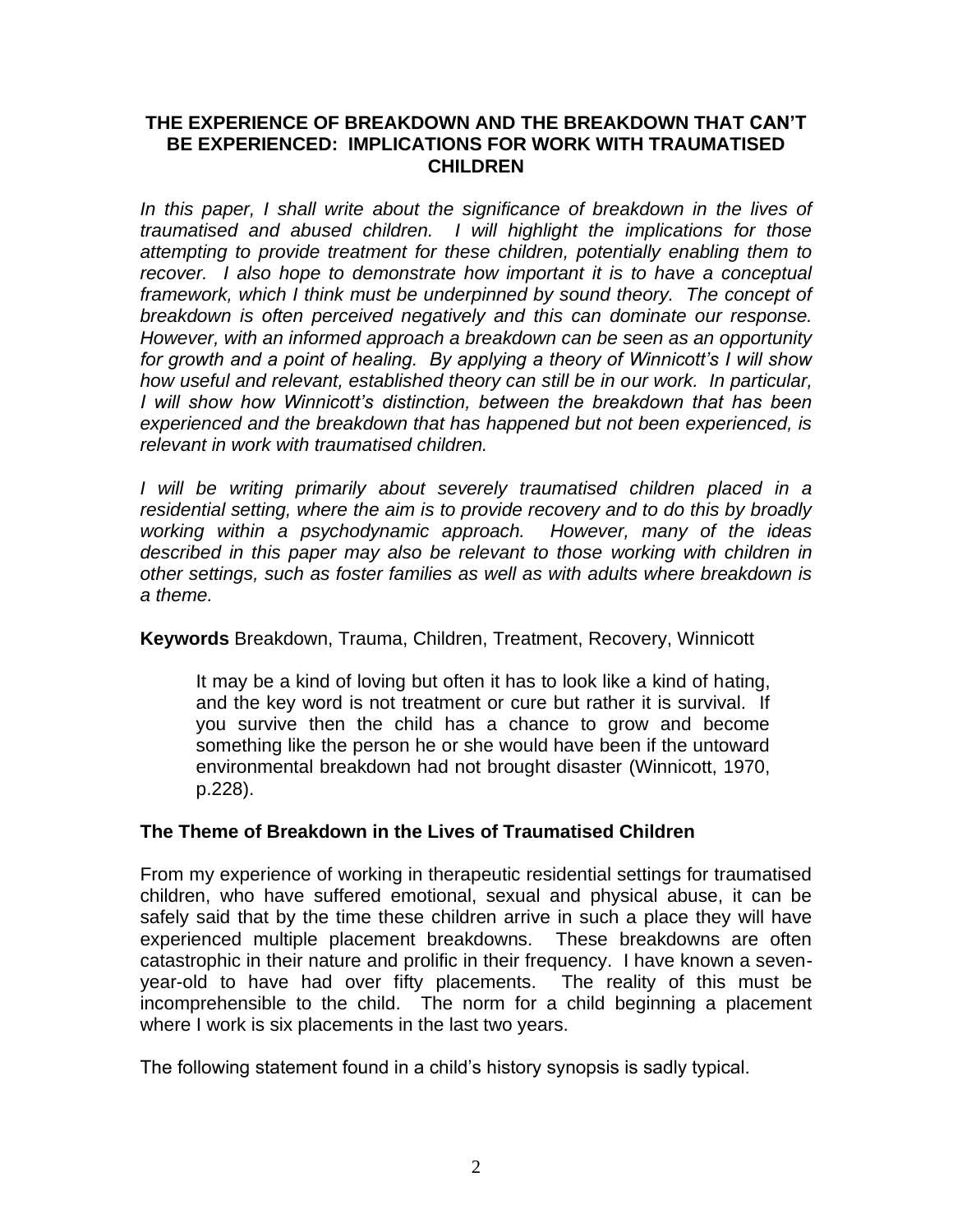Joe, 9 years old, joined his permanent foster family in February. In March he was told they could not cope and he would have to move into a short term family. This was following five placements in the previous two years. Joe has developed an extremely distorted sense of what 'permanent' means. Joe was then placed in a residential therapeutic setting. A year or so later, after settling down in his new placement, beginning to feel safe and engaging with the therapeutic work, his social worker states that his 'Auntie Kath' will be able to look after him. He was just beginning his recovery and was also making good progress at school. Joe was told he would be moving to his Auntie's two months in advance of his move. He seemed stable during the first month, but deteriorated after that and following some aggressive and sexualized behaviour, his Auntie informed the social services the placement must end.

It is not difficult to see how children like Joe, who have suffered massive breakdowns in the continuity of his care, often from birth onwards, will have internalised the reality that everything ends in a breakdown. Nothing lasts, promises mean nothing, adults cannot be trusted - they say one thing and do another. Breakdown is familiar and in this sense provides the only certainty in these children's lives. The familiarity of breakdown is safer than the vulnerability that comes with hoping that things will work but with the risk of being let down again.

### **Breakdown that has been experienced**

Where an infant has experienced positive primary provision from his carers to meet his needs, he has developed a sense of a world and his place in it. From this position of security, he can also know when things go wrong. For example, if one of his parents becomes ill, or if there are sudden abrupt changes around him. A child who has experienced 'good enough' provision, which is then lost, can be called deprived. He is deprived of that he once had, which has now been lost. It is not surprising that such a child may begin to look for what has been lost and if it does not turn up, begin to provide for himself a symbol of what has gone. This could take the form of self-provision (of food for example), delinquent excitement, stealing, or all three!

### **Freddy who thought he could drain the life out of people**

Early in my career, working with traumatised children I was given the task of residential key carer to a ten-year-old boy, Freddy. Not long after his arrival, he informed me with a manic look of glee on his face that he would 'drain the life out of me'. The power of his communication was disconcerting and I wondered if this child really could do this to me. Reflecting afterwards with the staff team, we drew our attention to the reality that three foster mothers in his last three placements had all suffered 'nervous breakdowns' which led to placement breakdowns for Freddy. He felt responsible for these breakdowns and believed that the impact of trying to care for him would drain the life out of anyone who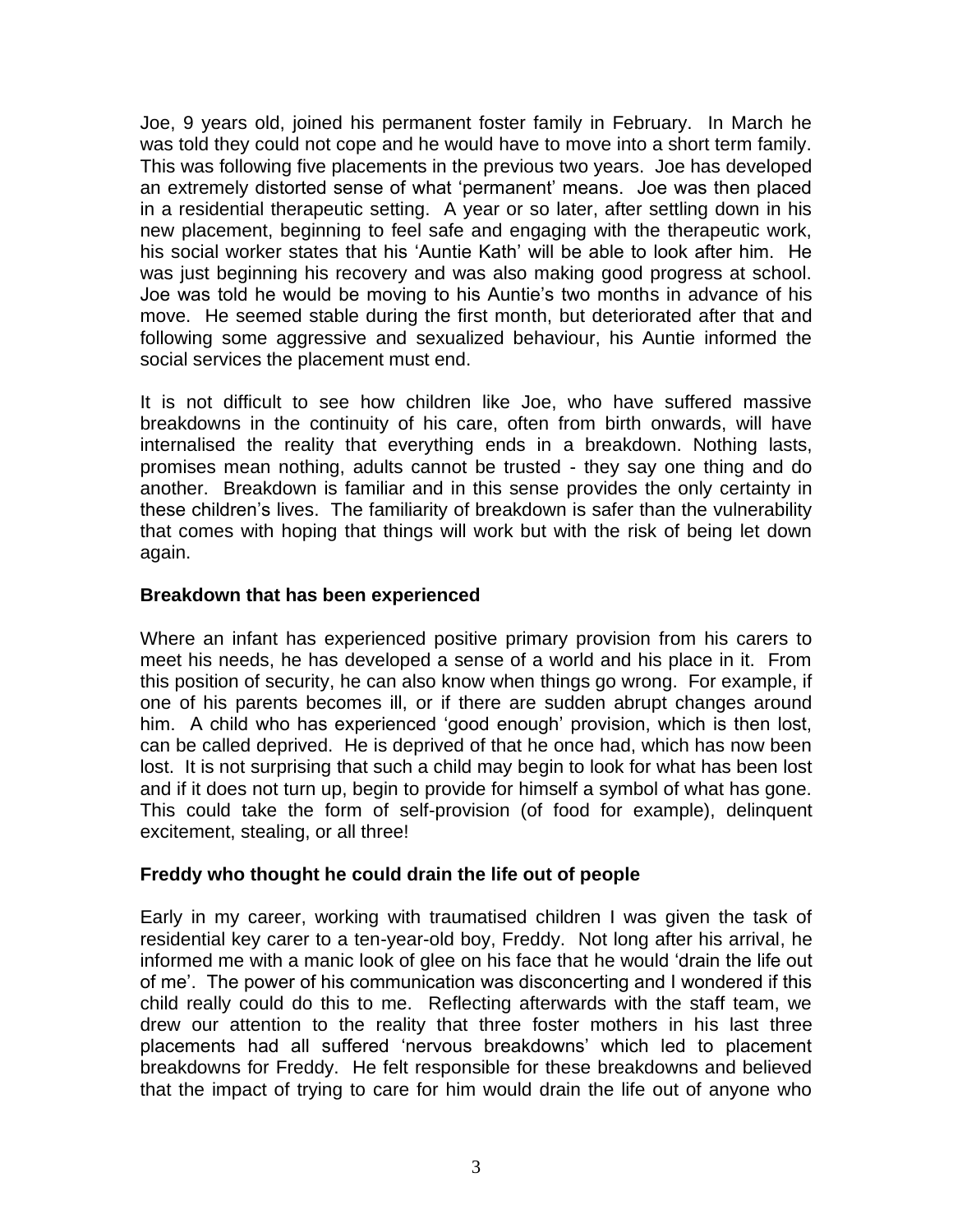tried it. Now that this had formulated in his mind as what would happen, he was determined to try and make it happen. Taking control in this way would be safer for him than hoping that someone really could stick with him, only to suffer further rejection.

By the time a child like Freddy ends up in the care system, he will have experienced major and minor breakdowns in the early years of his life, within his own family. The major breakdowns may include: the death of a parent in turbulent circumstances; sudden changes such as the prolonged absence of a parent; actual emotional breakdown within one of the parents; physical and sexual abuse. Minor breakdowns could be described as the ongoing lack of parental attunement to the child around the minutiae of ordinary, daily life. For example, if the primary carer is not attuned to their infant child, perhaps as a result of their own depression, the child's primary needs will not be met. The infant's reaching out may not be noticed, so the infant may perceive the world around him as unresponsive, uncaring or even hostile and attacking. This can happen within a context that does not appear to be an explicitly abusive or turbulent environment. To the infant, repeated failure to respond appropriately to his needs can be a catastrophic breakdown. He has no internal resource to manage this failure or even experience it. At the worst extreme, the child may become completely shut off and appear 'emotionally frozen' (Dockar-Drysdale, 1958, p14-27).

In work with severely traumatised children, we are now familiar with the concept of 'testing out'. We expect these children to test us out, normally following a 'honeymoon period'. If a newly placed child is not testing us out we wonder when it will begin, but we always expect it. The commonplace understanding of this is that these children have experienced failure, breakdown and rejection so much that they can no longer trust anyone. We say we won't give up on them, but they've heard it all before. Will our actions continue to reflect our words if they show us how unlovable and nasty they feel they really are? This seems rational and mostly we can empathize with the child's need to test us in this way. By surviving the test the child may experience us as safe and reliable and can gradually begin to trust and move on from the need to test us in this way.

### **Jack who tried to provide for himself**

This case example comes from my work with emotionally disturbed children in a residential therapeutic setting. The children I worked with had all experienced severe deprivation during infancy.

That is to say, there had been a loss of something good that had been positive in the child's experience up to a certain date and that had been withdrawn; the withdrawal has extended over a period of time longer than that which the child can keep the memory of the experience alive. (Winnicott, 1956, 309)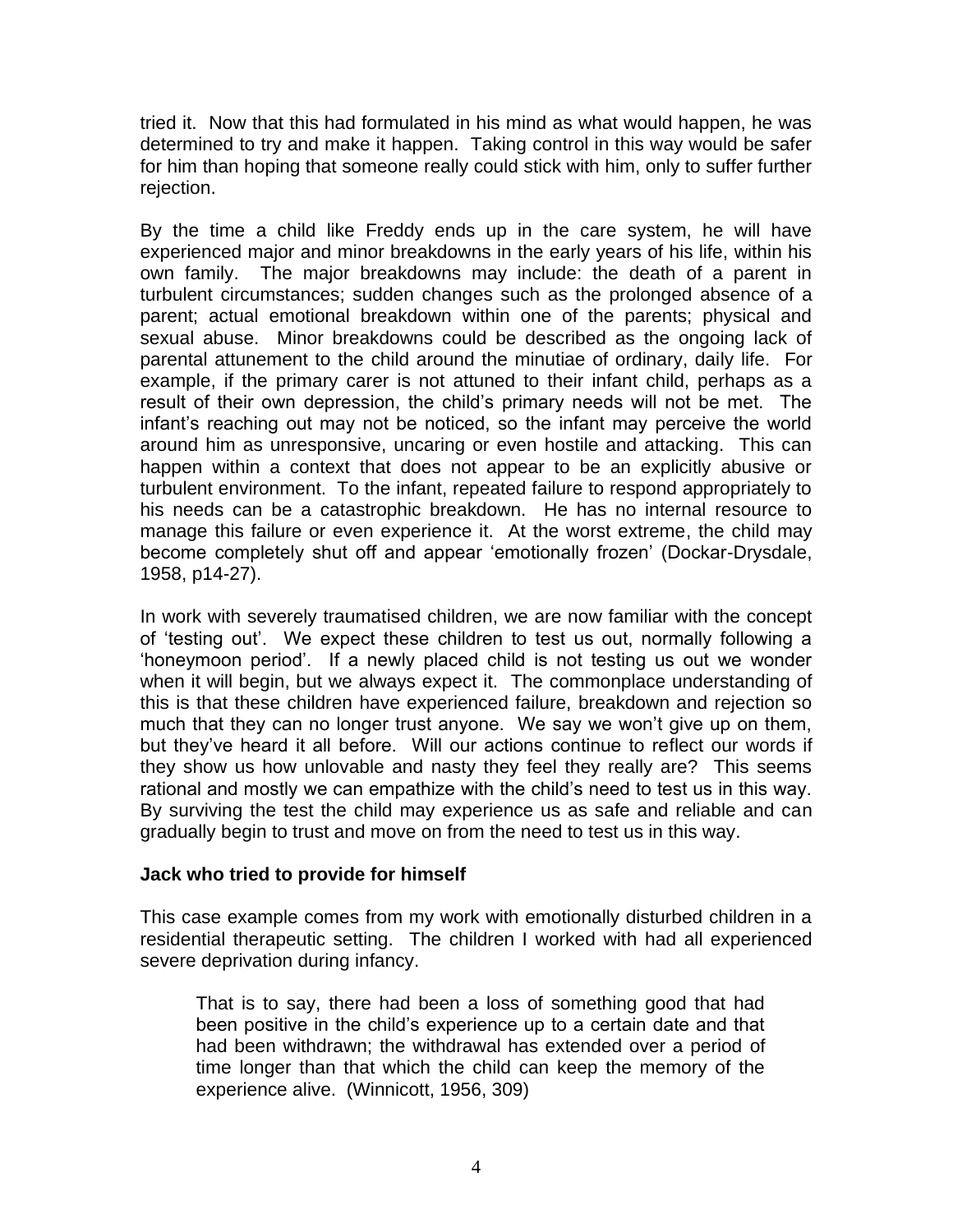Winnicott (Ibid, 313) goes on to point out that when this deprivation takes place in early infancy, and it is a 'good' experience that has been lost,

…it is an essential feature that the infant has reached a capacity to perceive that the cause of disaster lies in an environmental failure.

In his paper, The Antisocial Tendency (1956), Winnicott describes in some detail how the treatment of this environmental failure must also come from the child's environment as a whole. Because of this, any 'localised' form of treatment, such as psychotherapy, will only work if the child feels all aspects of the environment are responding to his needs. Winnicott argues that when the deprived child experiences a sense of hope in the environment's capacity to recognise and meet his needs, he may well develop antisocial behaviour, such as stealing or destructiveness that has a high 'nuisance value'. If treatment is to be successful, the people that make up the child's environment will need to consider his antisocial behaviour as a sign of hope, whilst they also attempt to safely manage the child and sensitively consider matters such as 'right and wrong'.

This theoretical background provides the context for a situation that arose in the treatment of Jack. After what appeared to be a reasonable first year of his life, where his mother expressed pride and affection towards her baby, there was a rapid deterioration when his mother became pregnant by a new partner. Her partner was violent towards her and she suffered clinical depression. By the age of three, due to the extreme instability of parental care, Jack was taken into care by the local authority. His first placement breakdown was at four years and many more followed. He displayed challenging and aggressive behaviour. This antisocial behaviour was neither tolerated nor understood. If there was an element of testing out to see if he could be safely and reliably contained he found out that he could not. The result of this pattern will increase the child's anxiety that he is not safe and his needs cannot be met. Every time he feels at all hopeful we can expect his 'testing out' to increase. By the age of eight, after fifteen placement breakdowns, Jack was placed in one of our residential homes. His father was in prison and his mother had died of alcoholic poisoning. In our work with Jack, his behaviour became extremely testing, mainly through challenging and aggressive behaviour. We had to survive this, both emotionally and physically, whilst continuing to ensure that our provision remained reliable. Children like Jack often expect to be completely rejected as soon as they show difficult behaviour, to have all good things taken away and to be severely punished. Just after a year into Jack's treatment, he began waking in the night, sneaking into the kitchen and taking biscuits. When this was discovered by his key carer, it was taken to a team meeting for discussion rather than reacted to. Jack had just begun to establish a relationship with his key carer and it was felt that this behaviour might show that Jack was looking for provision and like many deprived children, was looking to provide for himself what really should be provided within the context of an attachment with a reliable carer. As Dockar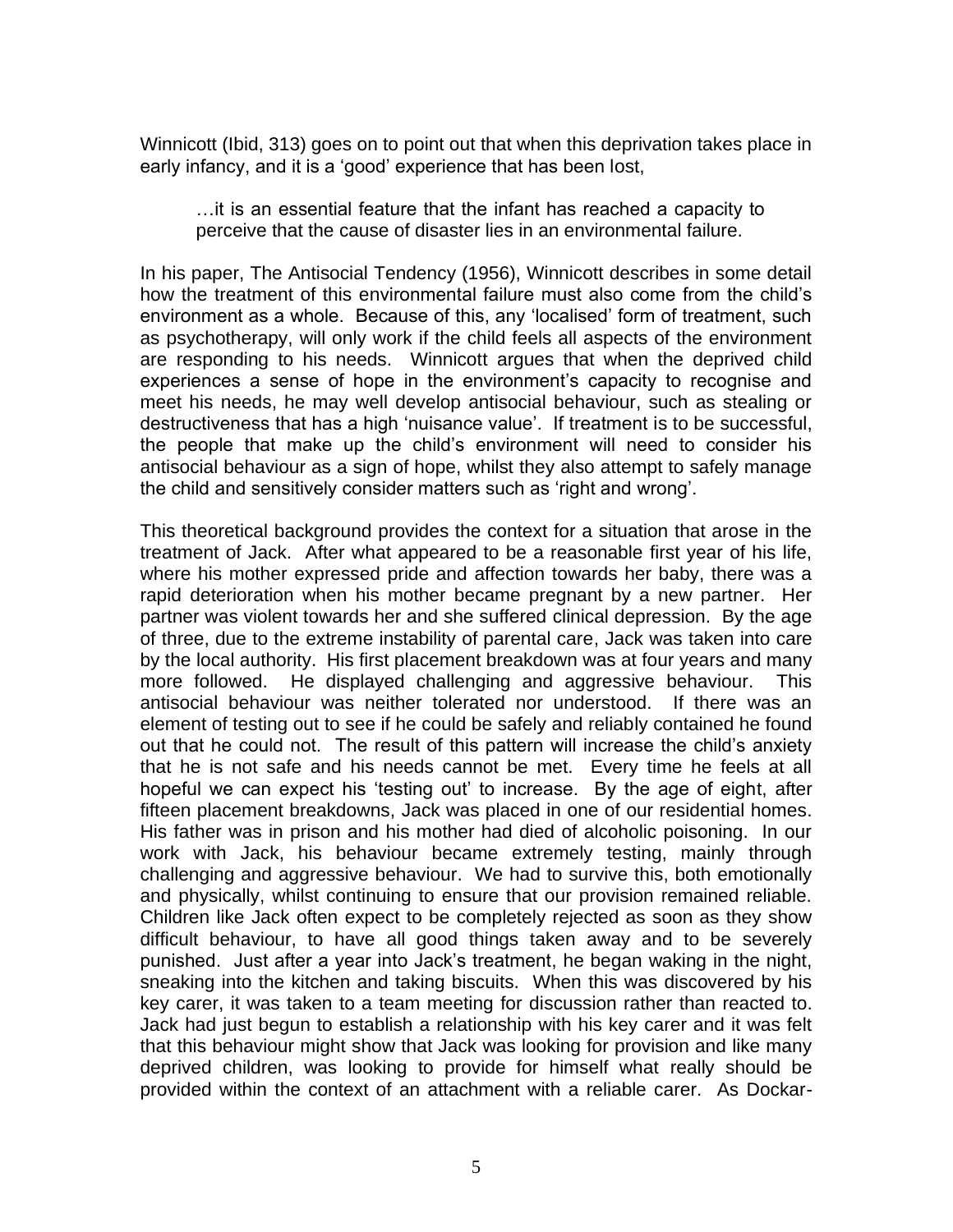Drysdale (1969, p.63) argues, 'but the food, in my view, should always *be given by somebody,* rather than be collected by the child from the larder'. The hopeful aspect was that he had alerted us to this. We decided his key carer should suggest to Jack he might like a special drink and favourite biscuit from his carer at bedtime. Jack eagerly agreed and enjoyed this experience reliably for the next two years without ever going to the kitchen in the night again.

Children, who have experienced breakdown, will need to re-establish a sense of safety so that they are able to receive provision which will fill the gaps left by their deprivation. They need to create circumstances similar to the breakdowns they have already experienced, to find that they can be safely held through this and not rejected. It is when things get difficult that these children expect everything to go wrong. In their early life, there was a stage where things were 'good enough', but when things began to go wrong, the outcome for the child was disastrous. So, these children are used to good intentions and know that people will be caring towards them when everything is going well. It's what we will do when things are not going well that they want to know about. Freddy knew I would care for him as long as he behaved himself, just like his previous three foster mothers had all said how they would look after him until he was grown up. Then he got difficult and 'drained the life out of them' - they got ill and got rid of him.

Rather than swing between idealized hopefulness and despairing hopelessness about the work involved in looking after children like Freddy and Jack, it is important to be able to hold both aspects together. However, this is difficult to maintain when it comes to the reality of the long, arduous and often painful work involved in a child's recovery. If those involved are unable to accept their ambivalent feelings towards the children as part of their work, it is likely they will protect themselves and the children from these feelings by splitting them off and projecting them elsewhere. For example, instead of feeling and being able to recognise hateful feelings towards a child, they might project it onto his social worker, parents or other professionals. All of these may be blamed or criticised aggressively. Unfortunately, the denial of ambivalence in the actual work with a child will only reinforce his inability to contain ambivalent feelings, making any progress in his treatment very unlikely. Before long, the tensions involved in maintaining this situation would probably lead to a breakdown in his treatment and placement.

### **Breakdown that has happened but not been experienced**

There is a kind of breakdown and consequence of breakdown that has not found its way so successfully into mainstream thinking. This is the kind of breakdown that has happened but not been experienced, because the child or infant had not reached a point of development whereby he could experience it and lacked the external support needed to help make his experience comprehensible. It is one thing to experience something awful, which can be thought about and comprehended to some extent. It is quite another for an event to happen, which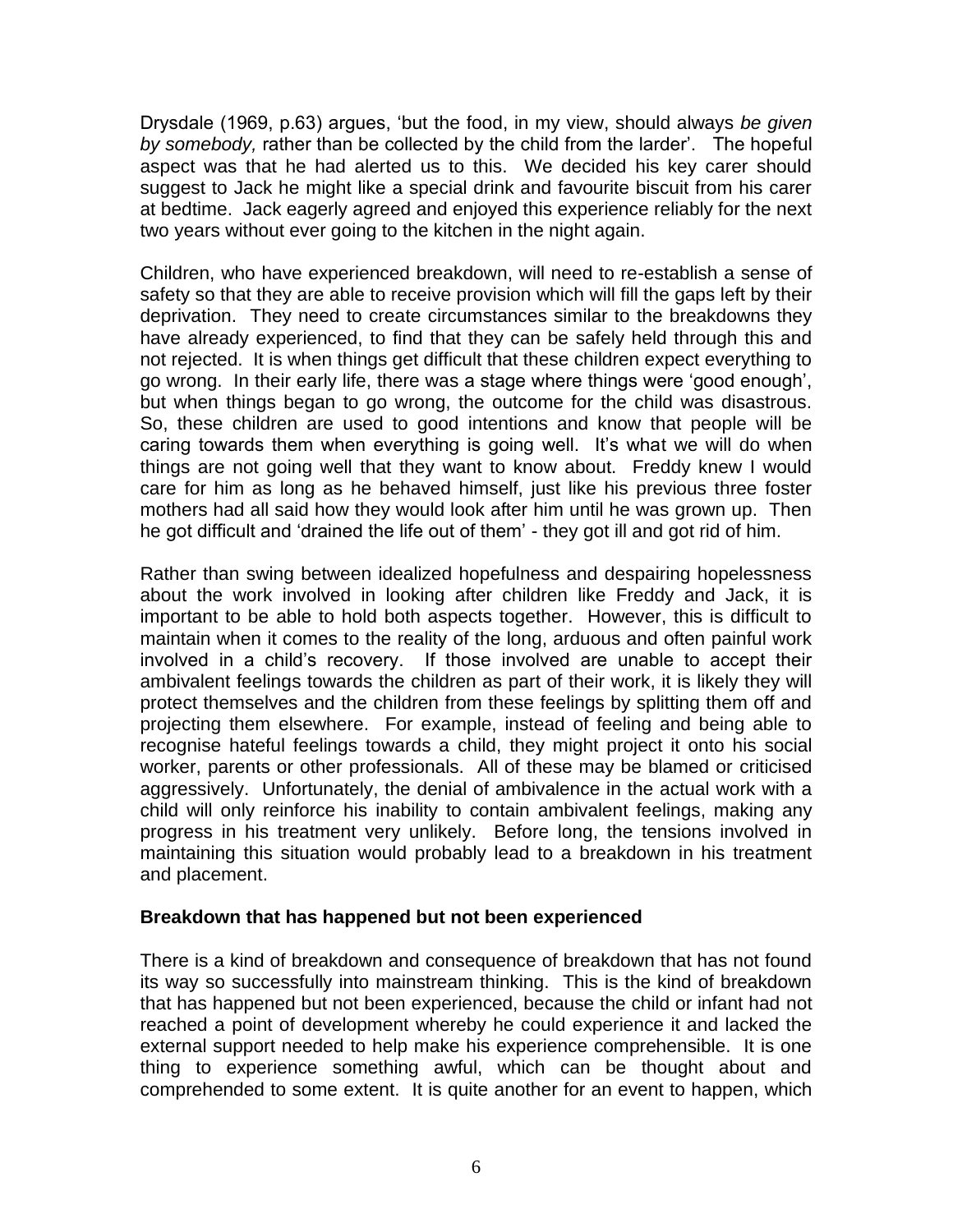is so awful that it cannot actually be thought about as an experience. For example, we may experience massive shocks, which we can nevertheless be consciously aware of and think about when we are ready. There may be another kind of shock which is so great and overwhelming that we cannot experience it. As a result, we may shut down and blank out from reality, partly to protect ourselves. From the perspective of a 'healthy' adult, it is challenging to imagine how terrifying, unimaginable the shock would have to be. It is however probably not beyond our ability to conjure up some sort of catastrophe that could send us into such a place. So, for a newborn baby or infant, who has little internal emotional resource, what kind of shock or breakdown, is so awful that it is completely beyond their comprehension? It is possible to imagine that the kind of deprivation and abuse suffered by children discussed in this paper, may fall into this category. This kind of 'happening' if it cannot properly be called an experience, can only be felt later on by the child or adult as something being there, somewhere, which just feels like a dread, fear, panic lurking in the background, constantly threatening to overwhelm. Whilst this feeling may be pervading and familiar, the person will not be able to link it to anything, as it has never been comprehended, thought about or understood.

In this section I shall be drawing on Winnicott's ideas expressed in his two papers, the 'Fear of Breakdown' (1963) and 'The Psychology of Madness' (1965). These papers refer to this type of breakdown, which has led to the 'reversal of the individual's maturational process'. Winnicott (1963, p.92) explains,

> The purpose of this paper is to draw attention to the possibility that the breakdown has already happened, near the beginning of the individual's life. The patient needs to ''remember'' this but it is not possible to remember something that has not yet happened, and this thing of the past has not happened yet because the patient was not there for it to happen to. The only way to ''remember'' in this case is for the patient to experience this past thing for the first time in the present, that is to say, in the transference. This past and future thing then becomes a matter of the here and now, and becomes experienced by the patient for the first time.

Elaborating on what this breakdown feels like, Winnicott (ibid, p.89) uses the term 'primitive agonies' and compares these to psychotic anxieties such as 'disintegration' or a 'lack of relatedness' (1965, p.127). As this breakdown has not actually been experienced, and therefore cannot be consciously referred to, but has had such a powerful effect that is felt by the person so that there is an awareness of something being there, Winnicott (1963, p.91) argues that the person will express or show something that can be connected to the breakdown – such as an illness. "In other words the patient must go on looking for the past detail which is *not yet experienced.* This search takes the form of a looking for this detail in the future." He continues, "the original experience of primitive agony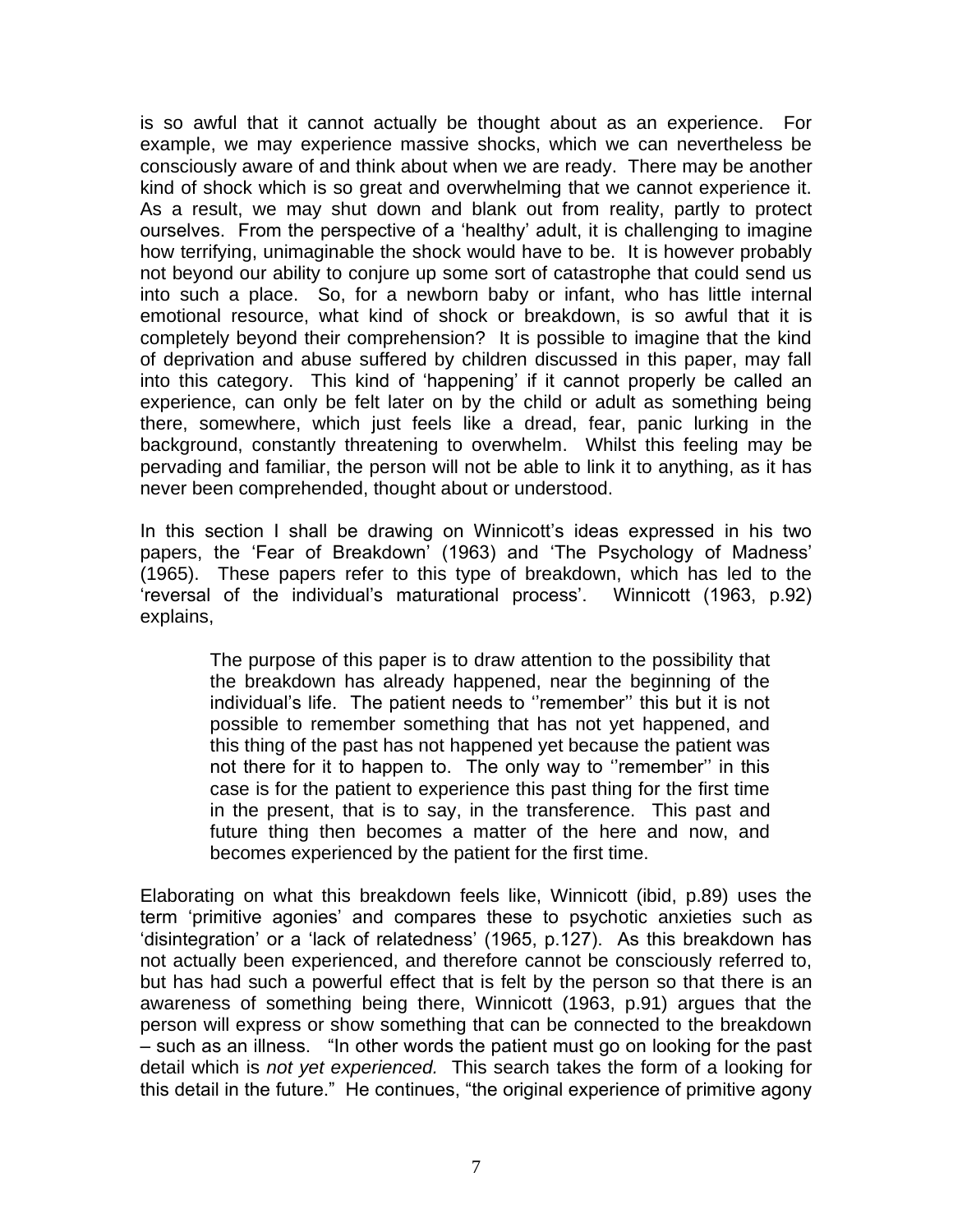cannot get into the past tense unless the ego can first gather it into its own present time experience and into omnipotent control." Given the disastrous nature of the breakdown, we can imagine how this might lead to a fear of death,

When fear of death is a significant symptom the promise of an afterlife fails to give relief, and the reason is that the patient has a compulsion to look for death. Again, it is the death that happened but was not experienced that was sought. Death, looked at in this way as something that happened to the patient but which the patient was not mature enough to experience, has the meaning of annihilation (ibid, p.93)

Winnicott (ibid, p.93) argues that the failure of the facilitating environment, causing interruptions to the infant's ongoing sense of being would be a kind of death. Traumatised children who show this extreme level of fear, may do it in ways which are not directly related to death fears but are extreme, both in the intensity of the child's behaviour and the feelings this evokes in others. For example, Winnicott states,

> In practice the difficulty is that the patient fears the awfulness of emptiness, and in defence will organise a controlled emptiness by not eating or learning, or else will ruthlessly fill up by a greediness which is compulsive and which feels mad. The basis of all learning (as well as of eating) is emptiness. But if emptiness was not experienced as such at the beginning, then it turns up as a state that is feared, yet compulsively sought after (ibid, p.94).

Winnicott's phrase, 'which feels mad' is telling. Whereas Freddy had some conscious sense of breakdowns that had occurred in his life, a child who has not experienced breakdowns that have happened will have no links to those experiences and can only show us the experience in ways that feel mad or incomprehensible. Freddy directly made me feel anxious that I would have a breakdown. How he did this enabled an immediate link to be made with breakdowns he had experienced. It then became possible to begin to think about this with him. The work would still be extremely demanding and testing, until Freddy could internalise a new experience where things did not break down.

### **Nigel who didn't know what he wanted, but there was never enough**

Nigel was six years old when he joined us. His experience in early infancy had been so severe that it would more accurately be described as privation rather than deprivation. He had not had anything 'good enough' of which he could then be deprived. He joined us at a younger age than most referrals, mainly because his behaviour was too extreme to be managed in a foster care setting. Within a short period, he had overwhelming panics, where he would need physically holding by at least two adults, to ensure he was safe. The panics seemed to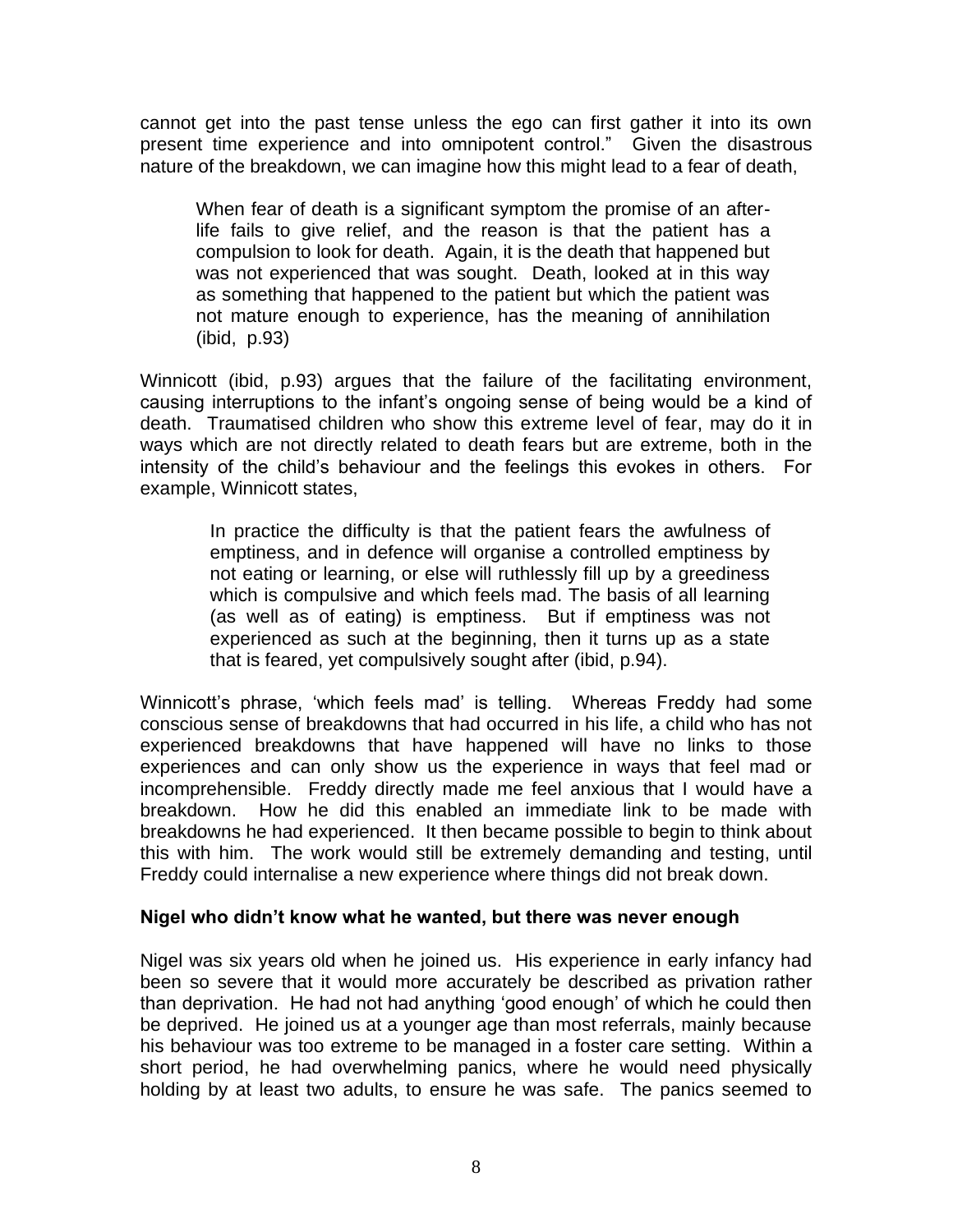come at almost any time without any obvious triggers. He had no words to describe his feelings before or afterwards. When he was in a panic he would scream, kick, hit, spit and bite. Most of his words would be foul and abusive. Being with him at these times could evoke extremely powerful feelings, such as a fear that one was really harming him. These experiences felt close to a matter of life and death.

After many months of working with Nigel, the pattern to his panics seemed to be around mealtimes and food. He began to demand more and more food at the table, but never felt satisfied and would then panic. At bedtime, he would make endless demands but be unable to settle. He would often then start banging about in his room so that someone would be with him. Then when someone came he would start whipping at the person with a belt or anything at hand. When it became necessary to stop him he would panic and need to be physically held for half an hour or longer. Each time we thought we had understood something about Nigel we would try and anticipate his needs so that we could break this cycle. For example, by sitting with him at bedtime, or by helping him to see that there was always enough food for him. Occasionally it seemed that Nigel felt less anxious as a result of this anticipation. He began to look forward to some experiences and on occasions even seemed to feel satisfied. However, he was just as likely to panic at the moment when you felt pleased about this! Working with Nigel could feel like 'madness' as there was so little that could be connected with – connections that were suggested to Nigel were normally met with a hostile response that made it extremely difficult to continue any line of thinking. Needless to say that this onslaught could 'get under one's skin' and tap into any underlying fears that one might have about one's vulnerability, sanity or mortality! A defensive approach could develop as powerful feelings filled the environment around Nigel. Winnicott's (1963, p.93) theory about the breakdown that has happened but not been experienced seems particularly relevant to Nigel's case,

> In some cases emptiness needs to be experienced, and this emptiness belongs to the past, to the time before the degree of maturity had made it possible for the emptiness to be experienced.

As children like Nigel can seem so unfathomable and give you so little to go on, a supportive environment is crucial to sustain the work that feels as if it is on the edge of a breakdown. Nigel's panics were a type of localised breakdown. The experience of these could evoke fear of a breakdown in the individuals working with him. This in turn could lead the whole team to question whether they could continue working with him or if they did, at what cost. These anxieties caused his social worker to fear that things were breaking down. It might even be considered necessary to remove Nigel to protect him from the developing breakdown. Winnicott describes the paradox involved in trying to make sense of the work involved with a child-like Nigel.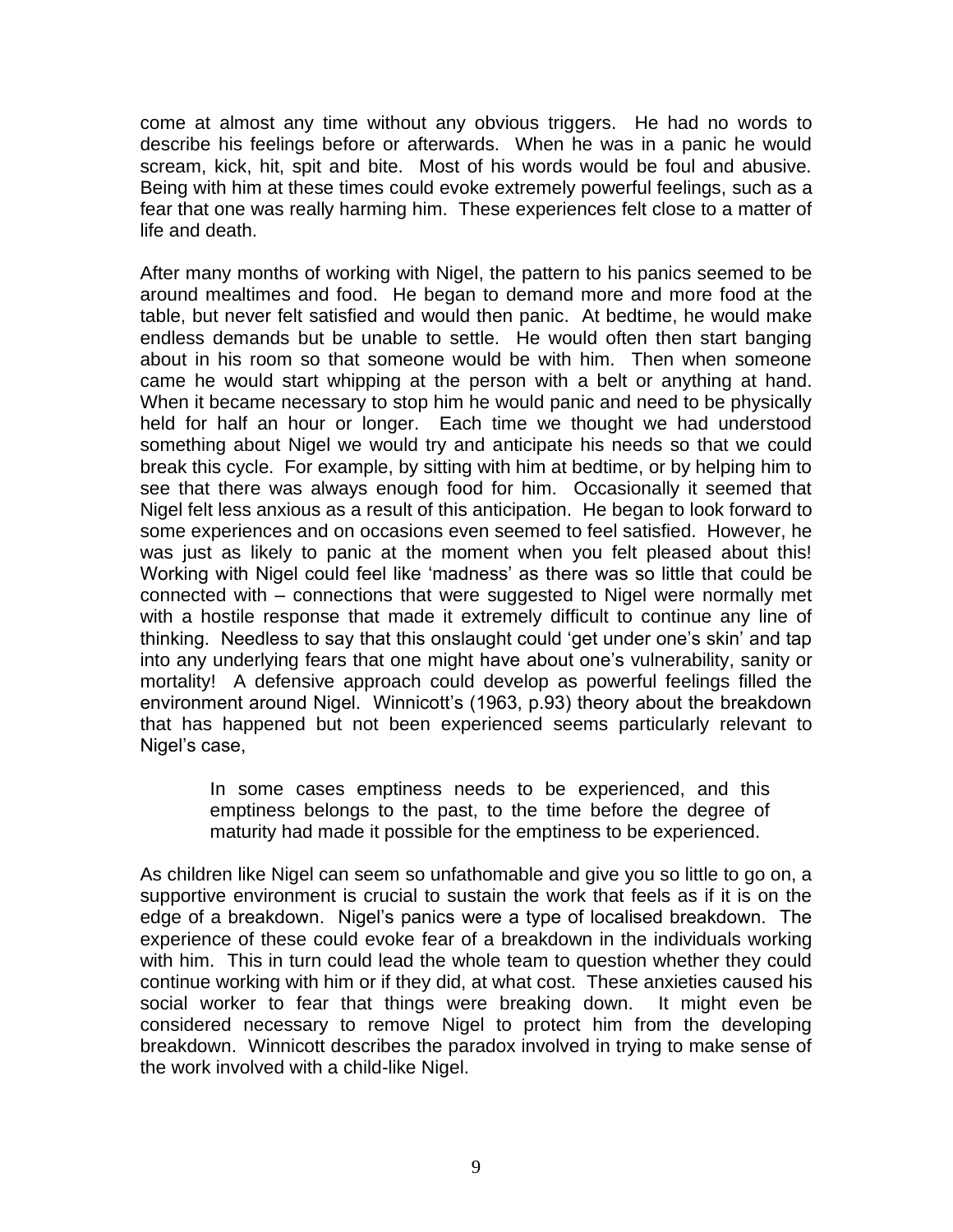In such a case any attempt on the part of the analyst to be sane or logical destroys the only route that the patient can forge back to the madness which needs to be recovered in experience because it cannot be recovered in memory. In this way the analyst has to be able to tolerate whole sessions or even periods of analysis in which logic is not applicable in any description of the transference. The patient then is under a compulsion, arising out of some *basic urge that patients have towards becoming normal,* to get to the madness; and this is slightly more powerful than the need to get away from it.

It will be seen that if in such a case the breakdown is met by a psychiatric urge to cure then the whole point of the breakdown is lost because in breaking down the patient had a positive aim and the breakdown is not so much an illness as the first step towards health (Winnicott, 1965, p.126).

In the work above with Nigel, the more I tried to logically understand what was happening and to plan rationally, the more I seemed to feel defeated by his lack of positive response. All of my knowledge and previous experience seemed futile. Almost in desperation, I gave up trying to work out how he would get better and with considerable support decided to stick with whatever was going on for however long it would take. Paradoxically but not surprisingly according to Winnicott, Nigel did seem to make progress from this point – as if I had to experience the incomprehensible breakdown that had happened to him before he could also experience it in a real way and move on. Dockar-Drysdale (1990, p.121) in her short paper 'Panic', which Winnicott termed 'unthinkable anxiety', states, "I remember Winnicott saying that the most important factor in the treatment of panic is the acceptance of its reality."

### **Descent into Hopelessness**

Another way to look at some of these concepts is to consider what is happening from the perspective of hope. Hope can be seen as a positive life force and something that derives from the parent's handling and nurturing of the infant. The infant's distressing, uncomfortable and overwhelming feelings are safely contained by the parent. As a result, children with healthy attachments can withstand prolonged periods of negativity, because they have internalised good experiences giving them an internal reservoir to draw upon. They expect that things will turn out ok; they can wait for a 'better time' they hope will come. On the other hand, a child who does not receive this positive parenting may not develop a sense of hope. As Dunne (2007) has put it, "They may not be able to wait for a 'better time' because they do not know what a 'better time' is." A child who has experienced distress, followed by hopefulness, only to have those hopes obliterated can soon descend into a state of hopelessness where it is too risky to expect 'a better time'. This is why Winnicott's (1956) concept of the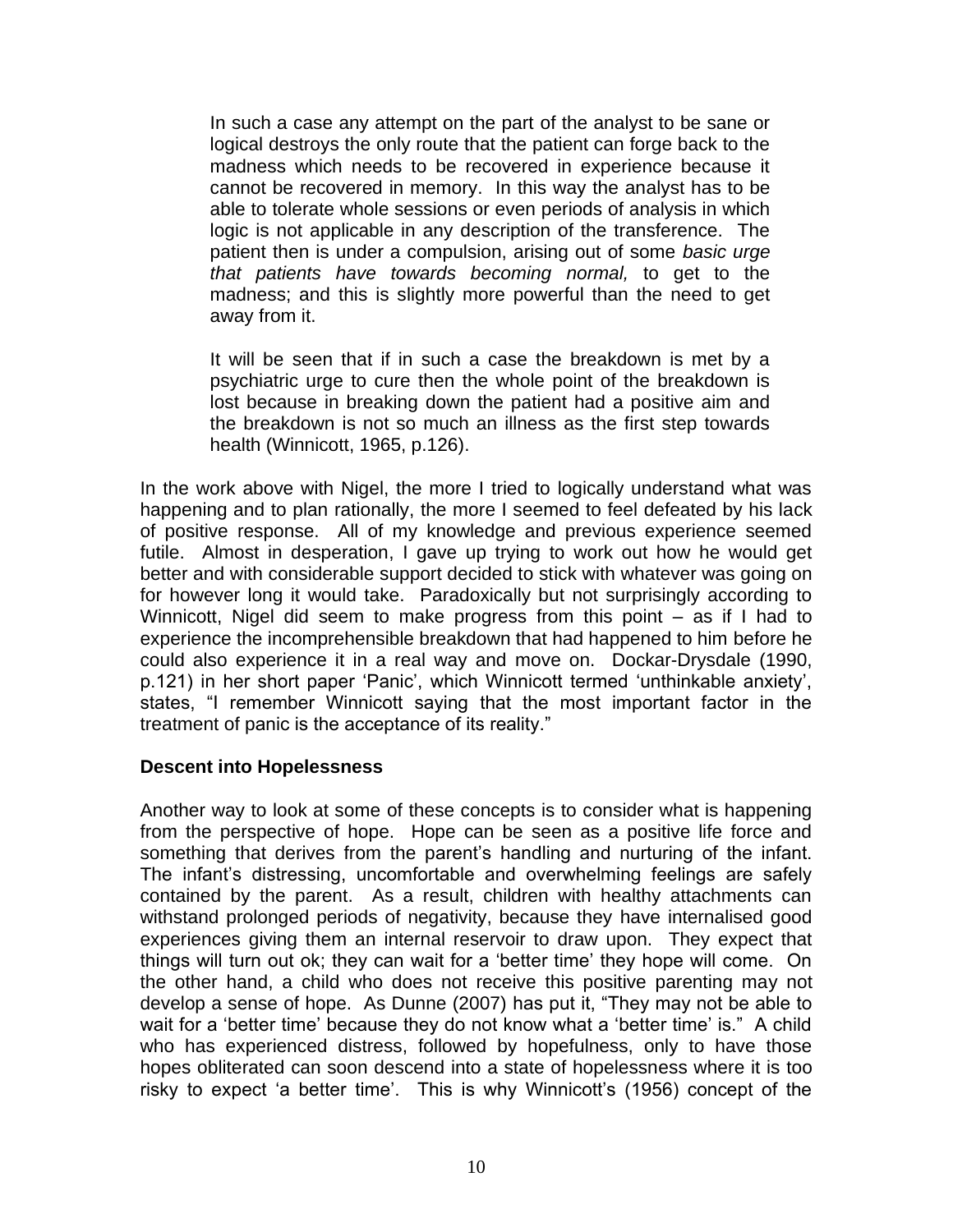antisocial tendency (including, greediness, stealing, lying, and generally making a mess) as a sign of hope is so important. The nuisance caused by the child also contains hope, which provides an opportunity for us to respond and nourish. Alternatively, reacting only to the symptom and missing the need will diminish the child's hope. It is possible that in work with a child like Nigel, he raises our hopes and then violently dashes them to let us experience what has happened to him. We reach a state of hopelessness similar to that he may have felt. If we can experience this, survive it and somehow muster up a belief that things can get better, maybe the child can begin to feel a 'better time' is possible. Describing therapy work with sexually abused children, Trowell (1994) concludes, "The importance of sustaining hope in the child, the family and the therapist should not be underestimated."

## **Avoidance of Breakdown**

It is clear from the nature of breakdown, as described above, that there are many reasons why we and the child might want to avoid the feelings and difficulties connected with it. There is a mixture of the pain and fear involved at the subjective level, feeding into tangible and objective anxieties, such as the safety of the child, those working with him and our accountability. The treatment involved is so demanding that Winnicott (1963, p.92) suggests that treatment can come to an abrupt end as a way of "playing the *patient's* game of postponing the main issue" or alternatively waiting for a 'trick of fate', such as death or running out of money! However, as Winnicott (ibid) argues, "….but alas, there is no end unless the bottom of the trough has been reached, unless *the thing feared has been experienced."* If we are unable to face and work with the real difficulties and pain involved we are likely to avoid a treatment approach.

### **Summary**

When there is breakdown involved in a child's formative years we can expect there to be a significant impact on the child's development. The nature of the breakdown and the feelings involved will be central to the child's ongoing situation and treatment. Depending upon whether the child was originally able to experience the breakdown or not, there are different implications for treatment. The genuine difficulty, risk and pain experienced by all involved create a strong potential for avoidance of the main issue and failure in treatment. As Maher (2003, p.280) states, "Treatment is risky, difficult and painful for everyone involved – and often too risky, painful and difficult to attempt."

Naturally, we need to ensure that risks are kept to an acceptable level, but what we deem to be acceptable will be strongly linked to our capacity to survive and manage the anxieties and fears involved. Therefore an understanding of the value of the ideas such as those described in this paper is helpful. We need to expect the work involved with these seriously traumatised children to be challenging, messy and not to go as smoothly as we would like. When we are